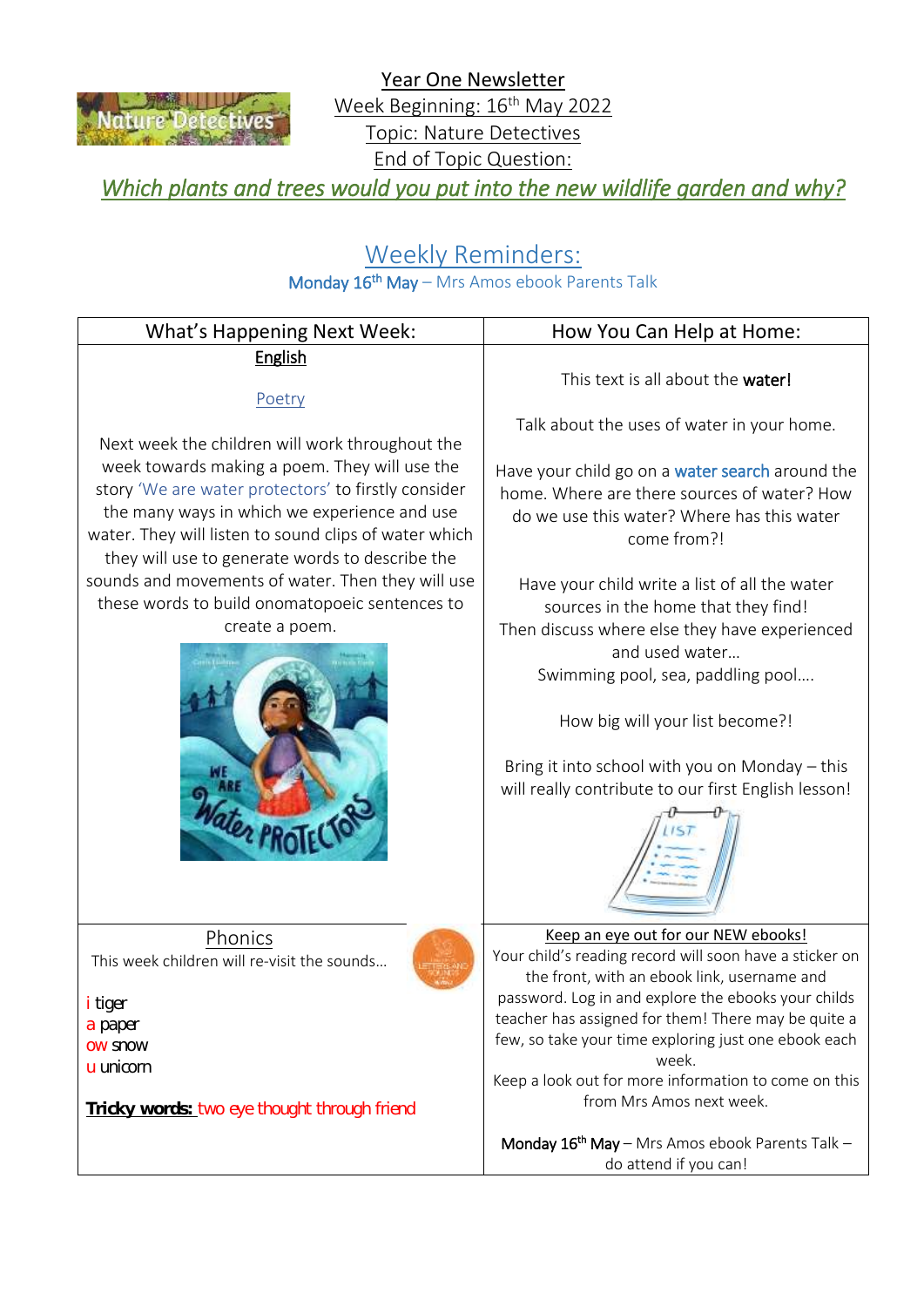## **Maths – Division**

Moving on from our work laying the foundation for multiplication this week, next week will see us addressing division. The children will be sharing cubes into equal groups, seeing how many different equal groups an amount can be shared into, eg; 20 shared into 2, 5 or 10 equal groups. They will then look at how many are in each group.

Does your child know their halves? As with the doubles last week, it's worth investing time by having them learn them. If they know their doubles, inverting them for halves shouldn't be too hard!

Here's a song to help: <https://www.youtube.com/watch?v=VsyIB2Q6lws>



## Science – Spring weather data analysis

This week we will look at two different types of flowering plants: geraniums and dianthus. The children will observe the two plants and compare their stems, leaves, flowers and petals.



**Art – Practising printing**

In art, if they haven't already done so, the children will finish off their printing tool by carefully gluing the string onto their design. We will then be practising printing onto paper using our block and a roller. Children who have completed these steps will then, carefully, print their design onto a fabric bag.

Head out for a nature walk in our lovely spring sunshine. Can you spot any flowering plants? How are they the same? How are they different?



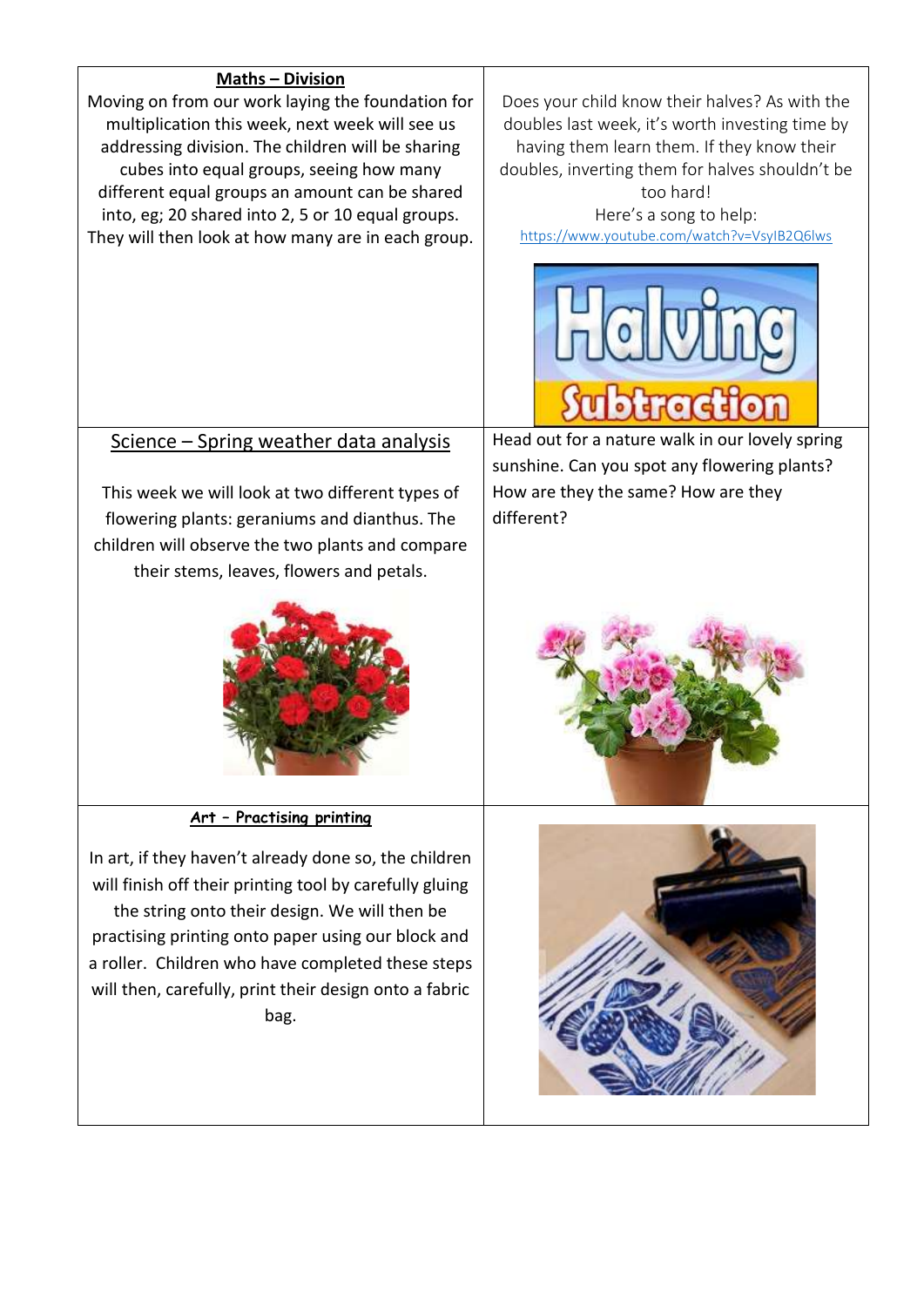| Computing - Adding and changing text<br>This week we will continue our PowerPoint<br>presentation on Ladywell trees. The children will<br>work on any steps they have not yet completed.<br>This might be pasting the images of the trees,<br>adding text, editing and improving the text or<br>adding animations and transitions.                                                                                                                                                 | Keep practising those mouse and keyboard skills<br>at home with your child $-$ even using the<br>mousepad on a laptop will be beneficial. Paint is<br>a great program for your child have fun with<br>whilst brushing up on these skills. You could also<br>allow your children to get more familiar with<br>PowerPoint. Any practise will be hugely valuable<br>when enter the computing suite in the near<br>future. |
|------------------------------------------------------------------------------------------------------------------------------------------------------------------------------------------------------------------------------------------------------------------------------------------------------------------------------------------------------------------------------------------------------------------------------------------------------------------------------------|------------------------------------------------------------------------------------------------------------------------------------------------------------------------------------------------------------------------------------------------------------------------------------------------------------------------------------------------------------------------------------------------------------------------|
| Geography - Compass Skills and Key Design<br>This week the children will be introduced to<br>compasses and their directions. We will use them<br>to identify which part of the school certain features<br>are. North? South? East or West?<br>In the second part of the lesson the children will be<br>thinking about what features they want in a new<br>nature garden they will designing. They will then<br>draw symbols for these features that will later go<br>in a map key. | Follow this link to see the map. Can you spot the<br>compass? Can you find the different features listed<br>in the key on the map?<br>łΒ<br><b>GLIPPS</b><br>æ.<br>n<br>https://www.thinglink.com/scene/96632091076617<br>8306                                                                                                                                                                                         |
| $RE$ – Churches<br>This week we will be starting our RE focus on<br>Christianity. We will be looking churches, how<br>Christians use them and what events can happen<br>inside them.                                                                                                                                                                                                                                                                                               |                                                                                                                                                                                                                                                                                                                                                                                                                        |